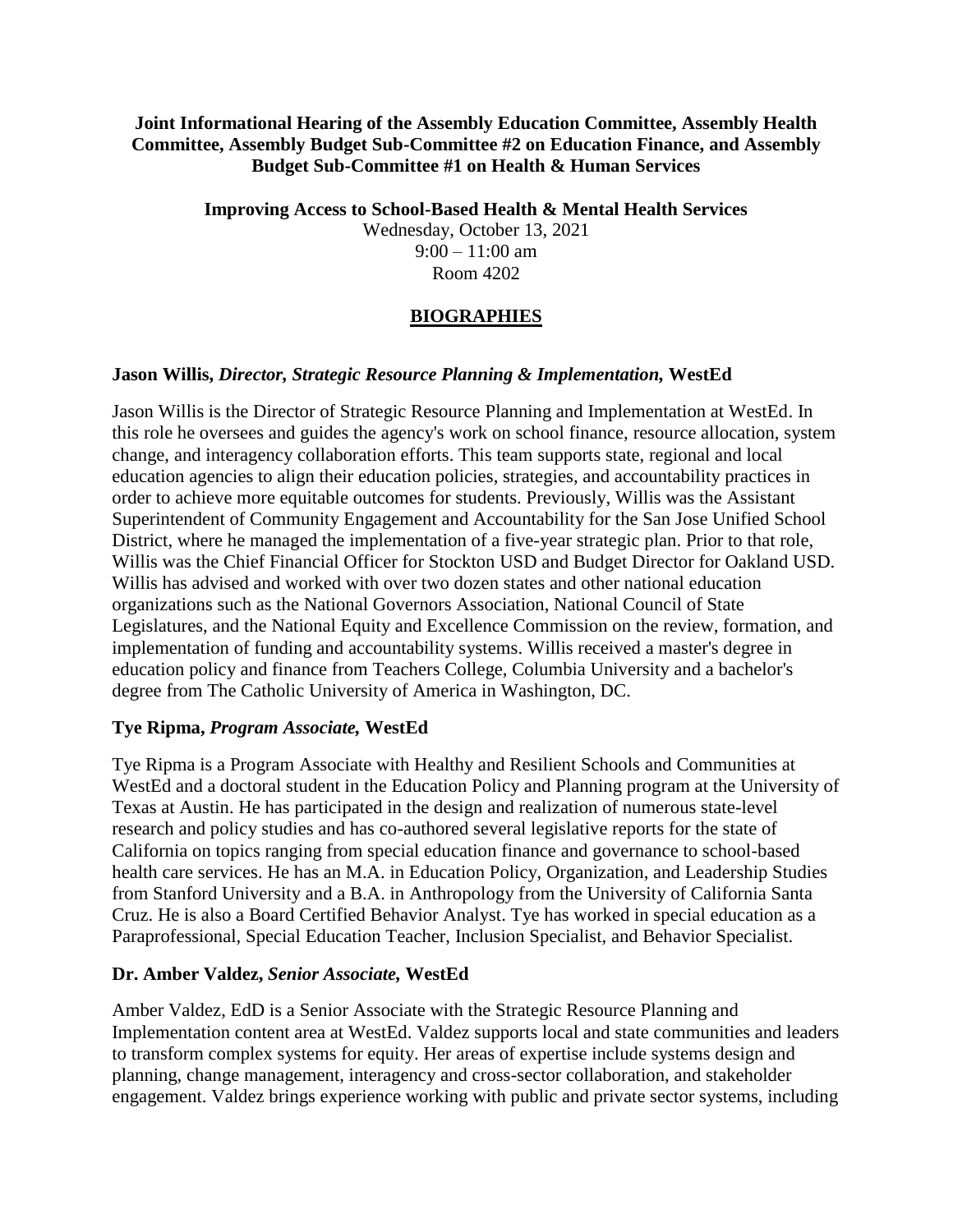education and health agencies, nonprofit and for-profit organizations, and foundations. Before coming to WestEd, Valdez led a consulting business and served as a nonprofit leader. She earned a M.A. and Ed.D. in Educational Leadership from Mills College.

## **Jacob Lam,** *Assistant Deputy Director Health Care Financing,* **Department of Health Care Services**

Jacob Lam has been the Assistant Deputy Director of Health Care Finance at the Department of Health Care Services since October 2020. In this role, Mr. Lam assists in the planning, implementation, coordination, evaluation, and management of the department's health care financing programs and policies. Prior to joining DHCS, Mr. Lam worked at the Department of Finance from 2014 to 2020, providing fiscal and policy guidance to a number of state departments within the California Health and Human Service Agency portfolio and was a Legislative Aide in the Office of Assembly Member Mariko Yamada from 2013 to 2014. Mr. Lam is a graduate of UC Davis, where he received a bachelor's degree in political science and anthropology.

# **Dr. Daniel Lee,** *Deputy Superintendent,* **California Department of Education**

Dr. Daniel Lee is the Deputy Superintendent for CDE's Equity Branch. Dr. Lee will be working to bring cohesion in all of the CDE's equity work, and will also facilitate our newly created counseling coalition to help support CDE's organizational development around building counseling, social emotional learning, and other whole child programs. Dr. Daniel Lee, President for the New Jersey Psychological Association and Principal Consultant of N-PSY-T Psychological Services, is developing a model for schools to address the impacts of implicit bias on student achievement.

Dr. Lee holds a doctorate in clinical psychology from the Adler School of Professional Psychology. He has over twenty years of experience providing individual, group, and family psychotherapy. He has an extensive background of working with children, adolescents, and adults in a variety of treatment settings.

### **Dr. Mary Ann Dewan,** *Superintendent,* **Santa Clara County Office of Education**

Dr. Dewan has served in education over 34 years in a variety of leadership roles. Dr. Dewan believes that all students deserve high quality, equitable, and inclusive education. She serves on many committees and boards and promotes equity focused system's change at local, county, and state levels. Dr. Dewan was honored to receive local and state recognitions this year, including the California Association for Supervision and Curriculum Development (CASCD) Outstanding Instructional Leader Award, the Santa Clara County Board of Supervisors President's Medal for Exemplary Service During the COVID-19 Pandemic in 2020, 2021 Region 8 ACSA Superintendent of the Year Award, and the CCSESA 2021 Professional Publication Award.

Over the course of her career, Dr. Dewan has served in the positions of Deputy Superintendent, Chief Schools Officer, Assistant Superintendent, Executive Director, Director of Special Education, principal, and teacher. Dr. Dewan earned a doctorate in educational leadership from Indiana State University. Dr. Dewan is recognized for her work in education reform and change leadership, and for her commitment to serve the community and our most vulnerable youth. She is passionate about diversity, inclusion, equity, and social justice.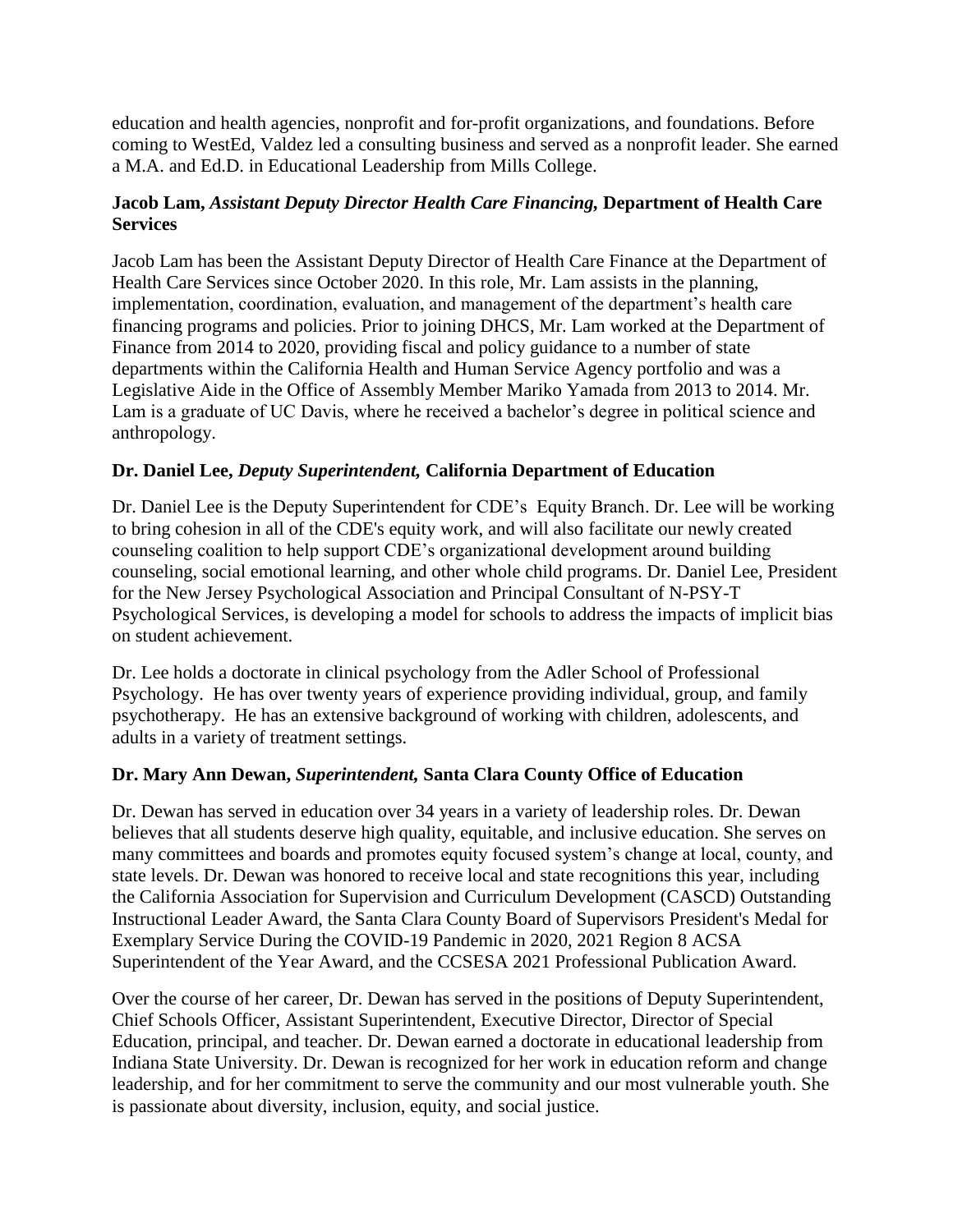### **Dr. Reynaldo Vargas-Carbajal, Downey Unified School District**

Dr. Rey Vargas is a current Program Administrator with the Downey Unified School District in Los Angeles County. He is also the SMAA & LEA-BOP Coordinator for Downey Unified and supports various programs and service providers in accessing resources for the students and families they support. Rey is also the Legislative Committee Chair for the California Association of School Psychologists. He has earned his master's in education and doctorate of psychology in educational psychology from Alliant International University. He is also a bilingual school psychologist as well as a Licensed Educational Psychologist (LEP). Rey continues to advocate for the needs of all school-based mental health providers in providing quality services to students and their families.

#### **Dr. Loretta Whitson,** *Executive Director,* **California Association of School Counselors**

Dr. Loretta Whitson is the Executive Director for the California Association of School Counselors (CASC), the largest nonprofit state association representing school counselors in the nation. CASC guides schools towards linking school counseling to their overall mission and vision, as well as leading school counselors in engaging in high caliber, research-based practices. In 2000, Whitson led the effort to establish CASC as the nationally chartered school counseling association for California. Dr. Whitson, well regarded within the profession of school counseling, provides policy recommendations and advises state and local decision-makers on educational issues that include school-based mental health services and college and career preparation. She earned her Ed.D. in 2014 in Organizational Leadership from the University of La Verne. Prior to receiving her doctorate, Whitson spent 25 years as a school district administrator and school counselor in the Monrovia Unified School District. Dr. Whitson's work in Monrovia was instrumental in the interconnections between school- and community-based mental health services. She designed and administered a number of mental health and physical health programs, creating child serving systems that included after-school programs, communitybased health clinics, and child nutrition programs. She also served as a Commissioner on the California Commission on Teacher Credentialing and was an Assistant Professor and Chair of the Educational Counseling Program at the University of La Verne.

### **Susan Holt,** *Deputy Director, Clinical Operations,* **Department of Behavioral Health, County of Fresno**

Susan Holt is a Licensed Marriage and Family Therapist currently serving as the Deputy Director of Clinical Operations for Fresno County Department of Behavioral Health. As a mental health professional for 25 years, her clinical experience includes providing mental health care in a variety of settings including an inpatient psychiatric hospital, adolescent residential treatment program, foster family agency, elementary and high schools, community-based mobile crisis response, and outpatient treatment programs for adults and children. In Susan's current role, her passion for behavioral health leadership is to cultivate strengths within teams and across sectors to create and support environments that promote well-being, resilience, and recovery.